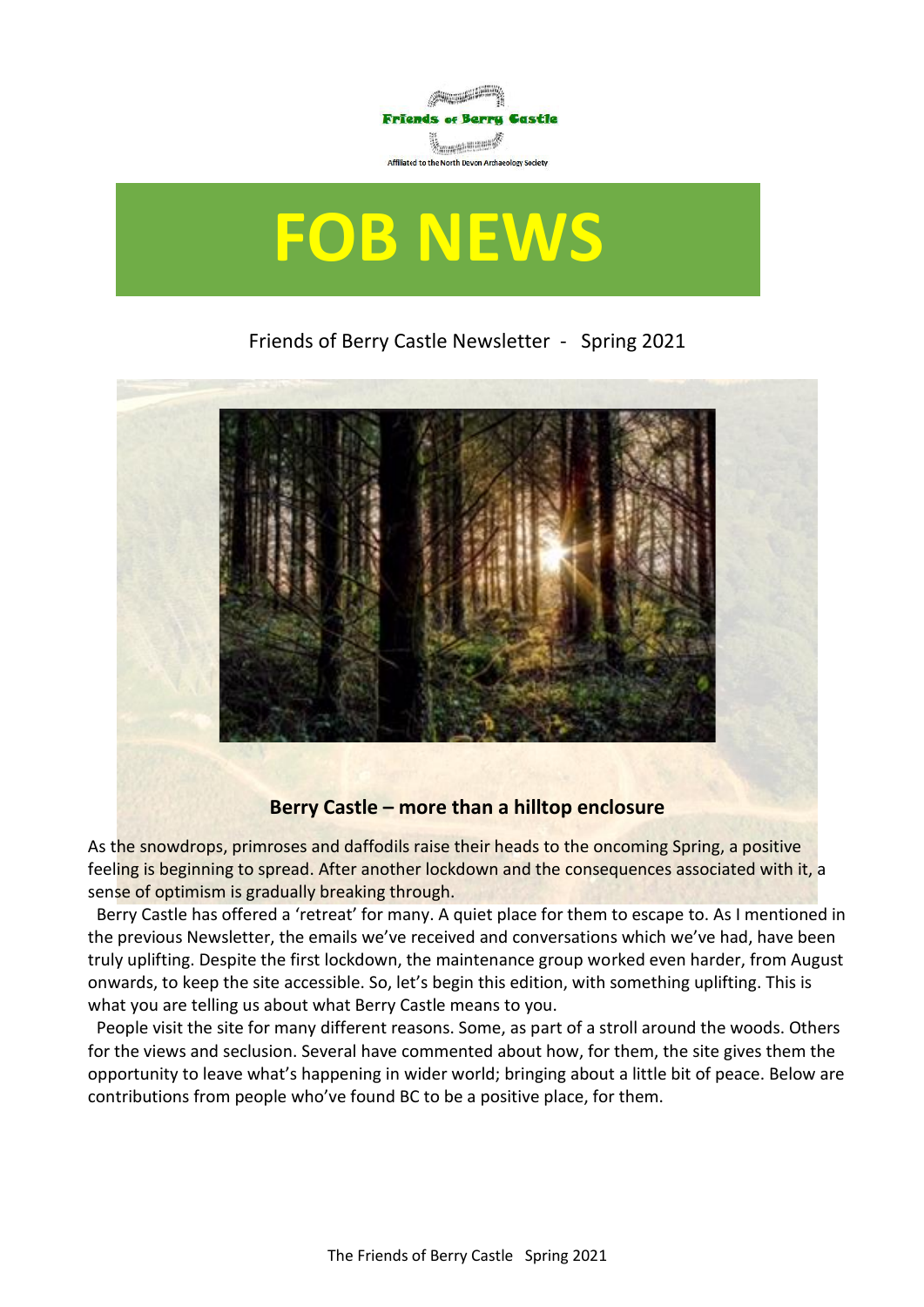*'We used Berry castle, everyday, during the first lockdown, as a part of our daily exercise. Not knowing a great deal about the Huntshaw area for walking, we used the Berry Castle area as a focal point for our daily walks, trying a different route each time. A year later, we still pass the site regularly, as our knowledge of our own local area has grown, due to the many paths, roads and woods leading to and from it.'*

Adam

*'Berry castle is an area of outstanding natural beauty. Its main pull is the amount of trees in the surrounding area. In my mind, trees bring nature. It's a stark contrast to much of Devon, for which large areas of woods are scarce. The castle site continues to be of interest and brings some important heritage to north Devon, of a time when much is forgotten. A trip to Berry brings the imagination of this period to mind, it could almost be felt as a reflection of when humans were much more in touch with their natural surroundings. Perhaps the conservation of Berry and its woodland can inspire us to rekindle this passion. For me, I enjoy my photography and the site is a place I can go and capture memories and find stillness. I am aware of the fine balance between preservation and opening up such a site to the masses, so far the volunteers have seemed to strike a good balance.'* 

Dan (provided our heading picture.)

*'After finally being released from the first lockdown, I was looking for places to walk to. A friend recommended Berry Castle to me. Although I live on the edge of Bideford, I considered it a challenge to get there – I wasn't disappointed! Arriving from the bottom gate, the imposing corner bank ahead of me was striking. In many ways, I love walking because you can leave the modern world behind and be with your thoughts. Berry Castle certainly stirred my imagination of how people would have arrived at the site, thousands of years ago. Now, I often visit the site, but use the car to get there!!! I plonk myself on the stumps and losing all sense of time. Perfect. Well done to the Fobbers who have managed such a wonderful sanctuary.'*

Sue

*'I've had an interest in the Iron Age, since childhood. I grew up in Dorset, where Maiden Castle always attracted my interest. I've lived in North Devon for over 2 decades, but had never known about Berry Castle. We visited with my son and his children. I loved how the boards give you an insight into what may have gone on there, in the past. They were easy to understand and didn't baffle you with terminology. It was like history repeating, when my grandson became excited. Just like when I was his age. Even though it may not be quite on the scale of Maiden Castle, Berry Castle seems more intimate. We'll be visiting again many more times, I hope.'*

Chris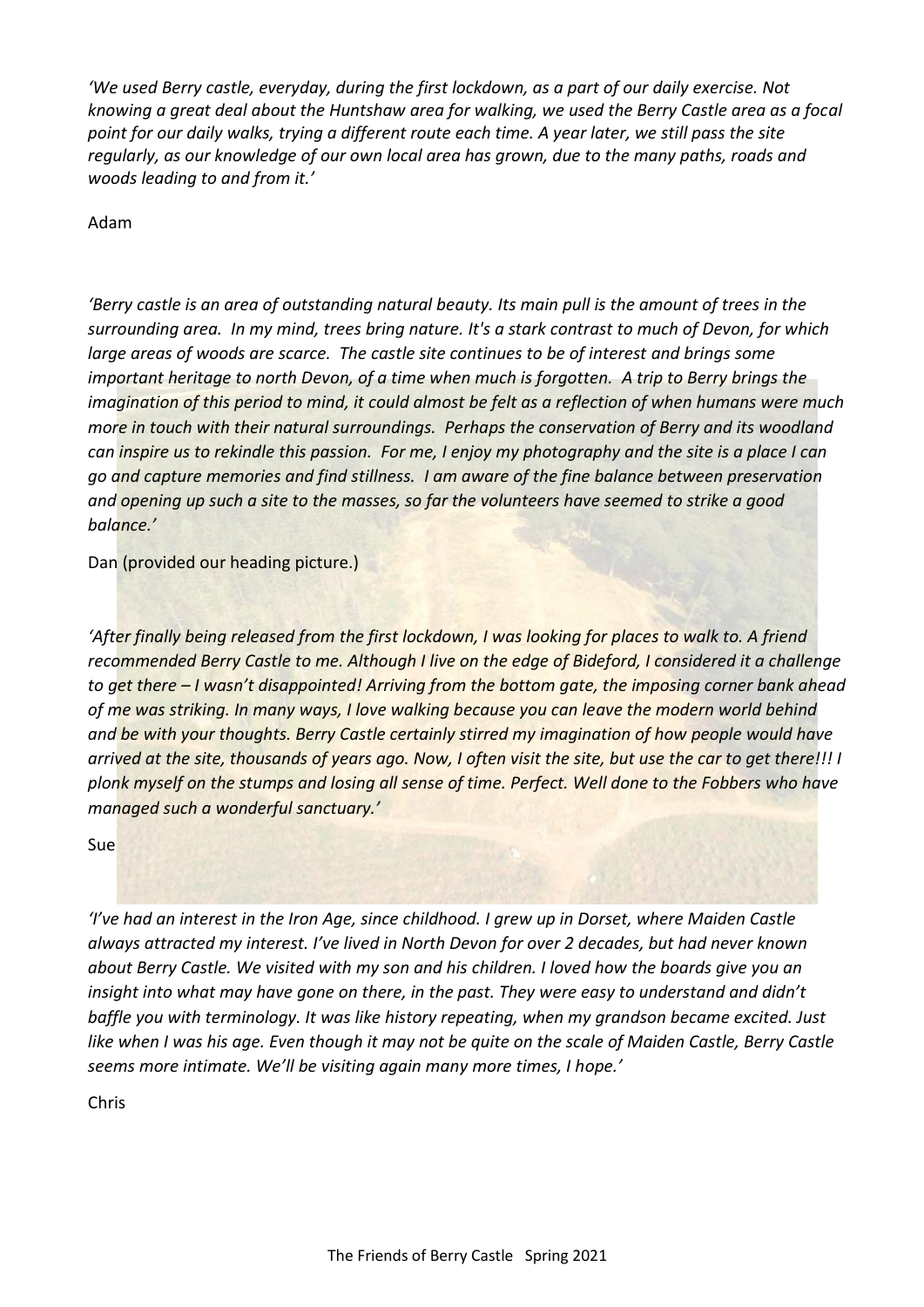*'I had heard about hillforts at school. I thought it would be boring when we went, but it wasn't. My dad hid in the trees and jumped out on us shouting about Romans invading. We got sticks to protect ourselves with and made sure we didn't get attacked. The boards had good pictures which helped me understand what it would have looked like. They are very good artists. I wouldn't want to live there like they did because its too windy.* 

Seb (8 yrs old)

#### **Are Hillforts really Forts? – A view from the ramparts (part 2)**

by Michael Griffith-Jones

The large hillforts of the chalk-downs of southern Britain, such as Maiden Castle, must have looked spectacular when built, their multiple banks appearing as ribbons of dazzling white chalk in the landscape and would have been visible from miles away. But viewed from above their appearance would have been even more amazing, and was that the intention? I'm not suggesting this was for the benefit of flying saucers, alien visitors and all that, but a connection with the gods of the cosmos, invoking their protection and benevolence for the folk living within the hillfort. Could the single chalk bank of Uffington Castle together with the nearby, and earlier White Horse figure be another example, best seen from above? At Warbstow Bury in north-east Cornwall, the fine hillfort's huge circular inner bank was topped with a wall of large quartz blocks. Was this ostentatious 'bling', there to enhance the prestige of the 'Big Man' who occupied and ruled the site, or something more otherworldly? Was the energy contained within the quartz blocks of the wall there to protect the folk within, the quartz crystals forming an encircling white, sparkling, twinkling ring of refracted light from sun and moon - both sky gods - keeping the enclosure safe from everpresent evil influences by day and by night?





The huge south-eastern triple ramparts of Maiden Castle, looking east. September, 2020.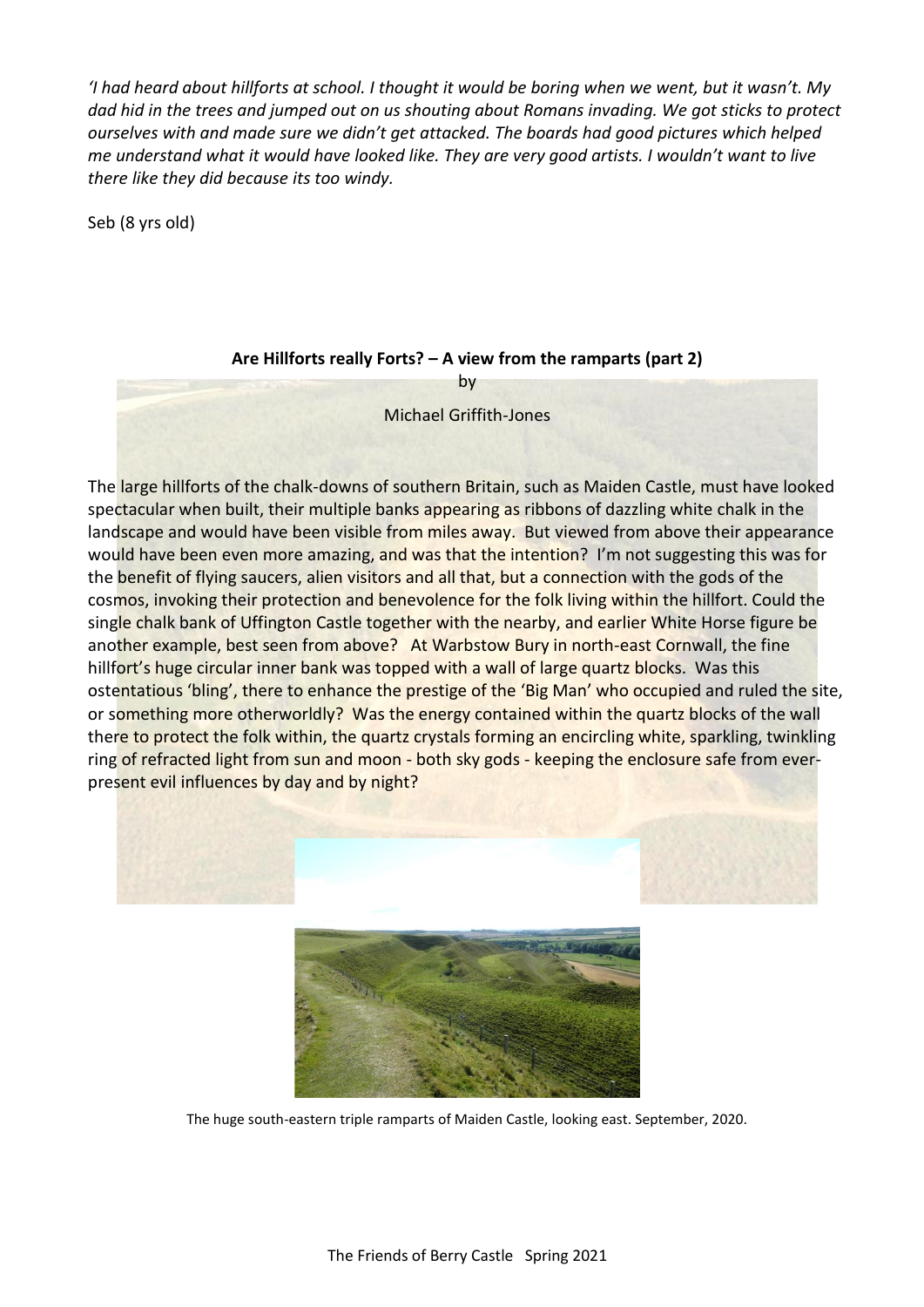

An impression of how the banks and ditches of Maiden Castle, Dorset may have looked from above in its 'heyday'.



Uffington Castle and the White Horse.



 Warbstow Bury, Cornwall. Quartz blocks which have tumbled from the inner bank wall and were found lying in the ditch below. The measuring rods are 30cm long. July, 2020.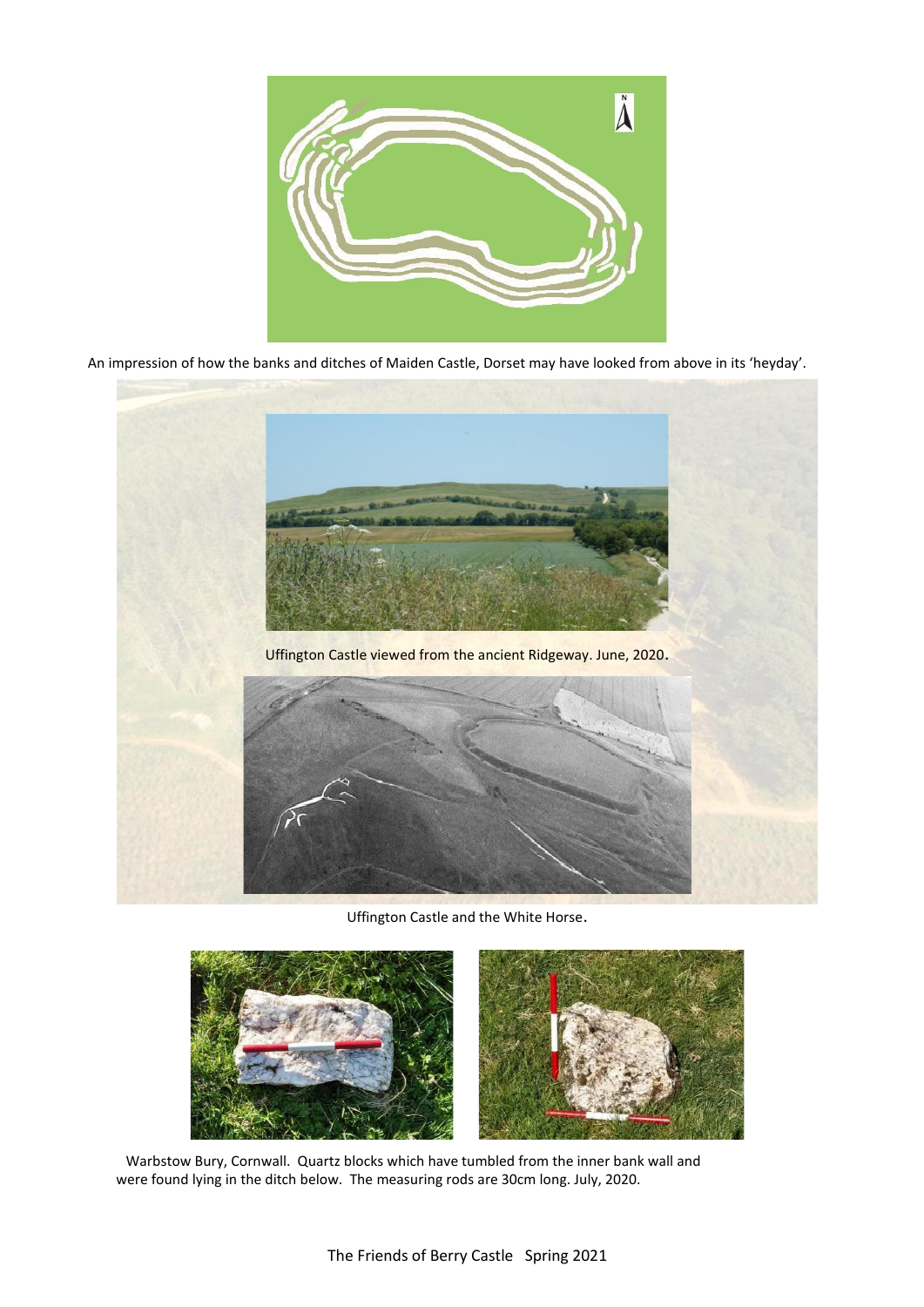Small sites such as Berry Castle, along with the others of the Torridge and Exmoor, are now referred to as 'hilltop' or 'hillslope' enclosures. These smaller settlements occupy a wide variety of locations: rounded hilltops, sloping ground and even valley floors, with the most favoured location being on a slope just off a high point. These are all non-defensive locations, and indeed many enclosures are overlooked from nearby higher ground, but for some reason they are still referred to as 'defended settlements'. The selection of their location was possibly an attempt to imprint the identity of a community on the local landscape, serving as a symbol to 'outsiders' of the tenure which that particular community held over the surrounding land; a landscape which supported and sustained them, and demonstrated their independence and difference from others. Even among these sites Berry Castle maybe very different, being one of the very few in the county to be enclosed by a stone wall rather than an earth and stone bank, something quite unusual and special in Devon! The other small hill enclosures of the Torridge which have recently been the subject of study, also possess a particular intimacy with rivers and streams, all being situated on prominent hill-spurs or hilltops which are embraced by watercourses on three sides – and like Berry Castle, must be considered as truly special places.

It has recently been suggested that the particular landscape location of sites such as Berry Castle indicate that they may have had a ceremonial function, or were even constructed as a centre for ceremony; gathering places at the centre of special 'venerated' ancestral lands through which those taking part had traversed. Not far from Berry Castle is the Darracott Moor Bronze Age barrow cemetery, where in one of its round barrows the Huntshaw Dagger was found during excavations in the 19th century. With the aid of LiDAR scans, it is just possible to trace the line of an old trackway for some of the way between the two sites. Could this be the ghost of a long-established ancient 'processional way' from the land of the long-dead ancestors to the land of the living??



 A sling-stone, found by the author at Maiden Castle, Dorset in September, 2020. It had been 'unearthed' by moles near the eastern entrance of the hillfort, close to the section of the enclosure excavated by Mortimer Wheeler during the 1930s.

To finish on a simple sober note: - the actual construction of a hillfort enclosure may have been an end in itself, and by looking for more complex reasons through our modern eyes, we are missing the point completely. The considerable effort involved in building even a modest hill enclosure may have been simply to display a community's organisational and physical ability and therefore project status to others; or acted to bind families together into a wider cohesive community with its own identity by a display of committed communal labour. Was this the ultimate purpose - to